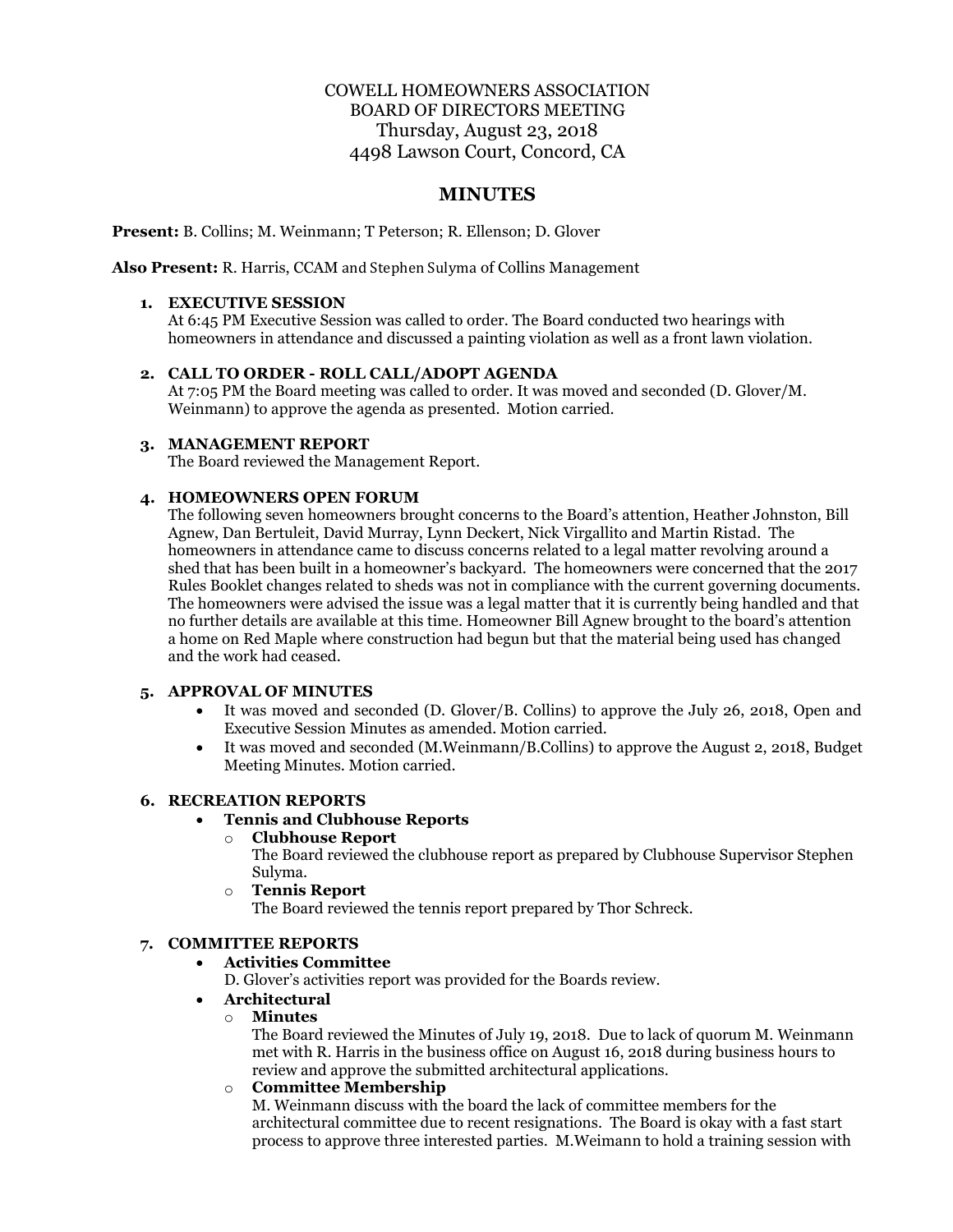the three homeowners to go over the process and responsibilities of a architectural committee member.

# • **WCST**

o **Report**

D.Glover provided an update regarding the WCST financials. There will be no Fall clinic at Cowell HOA.

- **Landscape** 
	- o **Report**

No report provided this month.

# • **Communications**

o **Report**

The Board reviewed the Communications Committee report.

# • **Facilities**

o **Report**

Report was provided and reviewed by the Board.

- **Rules.** 
	- o **Report**
		- Nothing to report.

# • **Safety and Security**

The Board reviewed the draft Minutes from the July 17, 2018, meeting. B. Collins provided an update for the Wildfire Seminar, scheduled for October 14, 2018, which will include guest speakers from Firewise, NBS Insurance and the Concord Fire Marshall.

• **Scout Liaison** No Report.

## **8. TREASURER'S REPORT**

• **Treasurer's Report.**

July 31, 2018, Financials were included in the Board packet for the Boards review.

# • **Delinquency Report**

The Board reviewed the Delinquency Report in Executive Session.

• **Lien Approval** A resolution to approve liens will be included in the September board packet for the board to approve.

## **9. NEW BUSINESS**

## • **2018-2019 Budget**

It was motion and seconded (D.Glover/M.Weinmann) to approve the draft budget with the amendment to the Tennis Income. Motion carried.

• **Pool Hours**

The main pool will remain open through September. Depending on the weather the board will discuss the closure of the pool in September. Management was instructed to close the two side pools the day after Labor Day.

## • **Preschool Structure**

The board discussed the previously approved removal of the blue and white playground structure and the current legal liability. Management was instructed to have the structure removed as soon as possible.

## • **Tennis Court Usage Proposal**

The board denied the usage request from Northgate of the tennis courts.

## **10. GOOD OF THE ORDER**

## • **Directors' Comments**

## o **R. Ellenson**

Nice job to Barry for speaking during the townhall meeting.

## o **M. Weinmann**

Would like to know about meeting with Collins Management. No need for detailed longwinded overviews of the committee reports. Noted that homeowners cannot add items to the agenda.

o **D. Glover**

Nothing at this time.

o **T. Peterson**